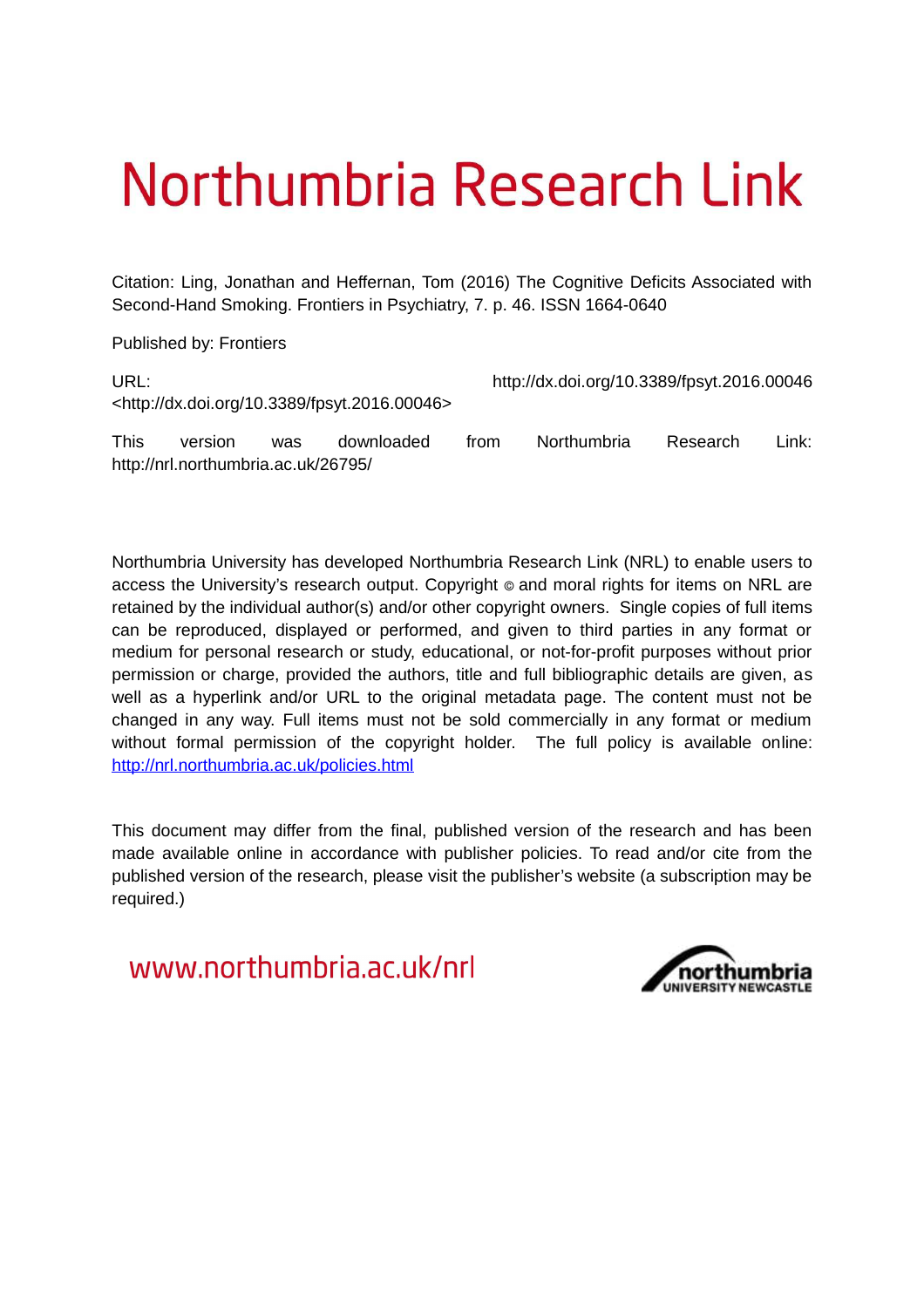



# **The Cognitive Deficits Associated** [with Second-Hand Smoking](http://www.frontiersin.org/Journal/10.3389/fpsyt.2016.00046/abstract)

[Jonathan Ling](http://loop.frontiersin.org/people/244145/overview)<sup>1</sup>\* and [Thomas Heffernan](http://loop.frontiersin.org/people/100798/overview)<del>°</del>

1 University of Sunderland, Sunderland, UK, <sup>2</sup> Northumbria University, Newcastle upon Tyne, UK

Keywords: passive smoking, memory impairment, second-hand smoke, everyday memory

<span id="page-1-8"></span><span id="page-1-7"></span>Exposure to second-hand smoke (SHS), also known as "passive smoking," refers to a situation where a non-smoker inhales another person's smoke either by sidestream or by mainstream exposure to tobacco smoke. Previous research has suggested that not only is prolonged exposure to SHS associated with a range of health-related problems similar to those found in smokers ([1](#page-1-0), [2\)](#page-1-1) but is also linked to detrimental efects upon cognitive performance in children, adolescents, and adults. For example, children exposed to SHS show reduced vocabulary and reasoning skills when compared with non-exposed children ([3](#page-1-2)) as well as more general cognitive and intellectual deficits [\(4\)](#page-1-3). More recently, research using serum cotinine as a biomarker of exposure to SHS found that higher levels of serum cotinine were associated with significant reductions in performance in reading, mathematics, and visual and spatial abilities in children and adolescents [\(5\)](#page-1-4) indicating that higher levels of SHS exposure is associated with poorer cognitive performance. In adults, exposure to SHS in those who had no history of smoking showed signiicantly reduced performance in processing speed (how quickly one can process information and perform tasks) and executive function (which includes the ability to organize memory, cognitive lexibility, and problem-solving ability) when compared with non-exposed, never smokers ([6](#page-1-5), [7](#page-1-6)). In addition, never smokers who lived with smokers for several decades showed a 30% increase in their risk of dementia ([8](#page-1-7)). Recent work has also revealed everyday memory impairments in never smokers with a history of living with smokers for several years; for example, deficits in everyday prospective memory (memory for future actions), such as remembering to carry out everyday activities, keeping appointments with others, or remembering to post a letter on time  $(7, 9)$  $(7, 9)$  $(7, 9)$  $(7, 9)$  $(7, 9)$ . What is less clear is the mechanism by which SHS might compromise cognitive performance.

<span id="page-1-11"></span><span id="page-1-10"></span><span id="page-1-9"></span>The mechanisms underlying the links between SHS exposure and poorer cognitive performance are far from clear. One potential explanation derives from the notion that the carbon monoxide (CO) in tobacco smoke may interfere with the oxygen being delivered to the brain via the blood system. CO binds to human hemoglobin more than oxygen does; therefore, it is feasible that by inhaling tobacco smoke with a high level of CO across a prolonged period of time may diminish the amount of oxygen being carried to the brain, which may, in turn, lead to the range of cognitive impairments observed in the previous research. Although this hypothesis is somewhat speculative, it is a viable explanation and future work could test this by measuring levels of CO in the blood of never smokers who have been exposed to SHS and comparing these with never smokers with no history of such exposure. A second possible explanation stems from recent animal research, which has exposed animals to varying degrees of toxic mixtures of chemicals found in tobacco smoke. This research suggests that tobacco-speciic procarcinogens may lead to reduced neuronal mass in speciic regions of the brain associated with learning and memory; for example, in the hippocampal region of the brain, which is known to be involved in the mediation of memory and learning [\(10](#page-1-9)). Future research should therefore measure levels of procarcinogens, such as NKK, in SHS exposed individuals and whether these are associated with increasing cognitive deficits. A third possibility is that prolonged exposure to SHS may lead to a build-up of cardiovascular disease (CVD), which in turn may lead to a range of health and cognitive problems in later life. There is epidemiological evidence that shows prolonged exposure to SHS is associated with a greater increase in CVD ([2,](#page-1-1) [11](#page-1-10), [12\)](#page-1-11). A longitudinal

#### <span id="page-1-0"></span>**OPEN ACCESS**

### Edited by:

<span id="page-1-2"></span><span id="page-1-1"></span>Alain Dervaux, Centre Hospitalier Sainte-Anne, France

#### Reviewed by:

<span id="page-1-3"></span>Robert F. Leeman, University of Florida, USA Fatima El Omari, Mohammed V University of Rabat, **Morocco** 

#### \*Correspondence:

<span id="page-1-5"></span><span id="page-1-4"></span>Jonathan Ling [jonathan.ling@sunderland.ac.uk](mailto:jonathan.ling@sunderland.ac.uk)

#### Specialty section:

<span id="page-1-6"></span>This article was submitted to Addictive Disorders, a section of the journal Frontiers in Psychiatry

Received: 10 June 2015 Accepted: 14 March 2016 Published: 24 March 2016

#### Citation:

Ling J and Heffernan T (2016) The Cognitive Deficits Associated with Second-Hand Smoking. Front. Psychiatry 7:46. doi: [10.3389/fpsyt.2016.00046](http://dx.doi.org/10.3389/fpsyt.2016.00046)